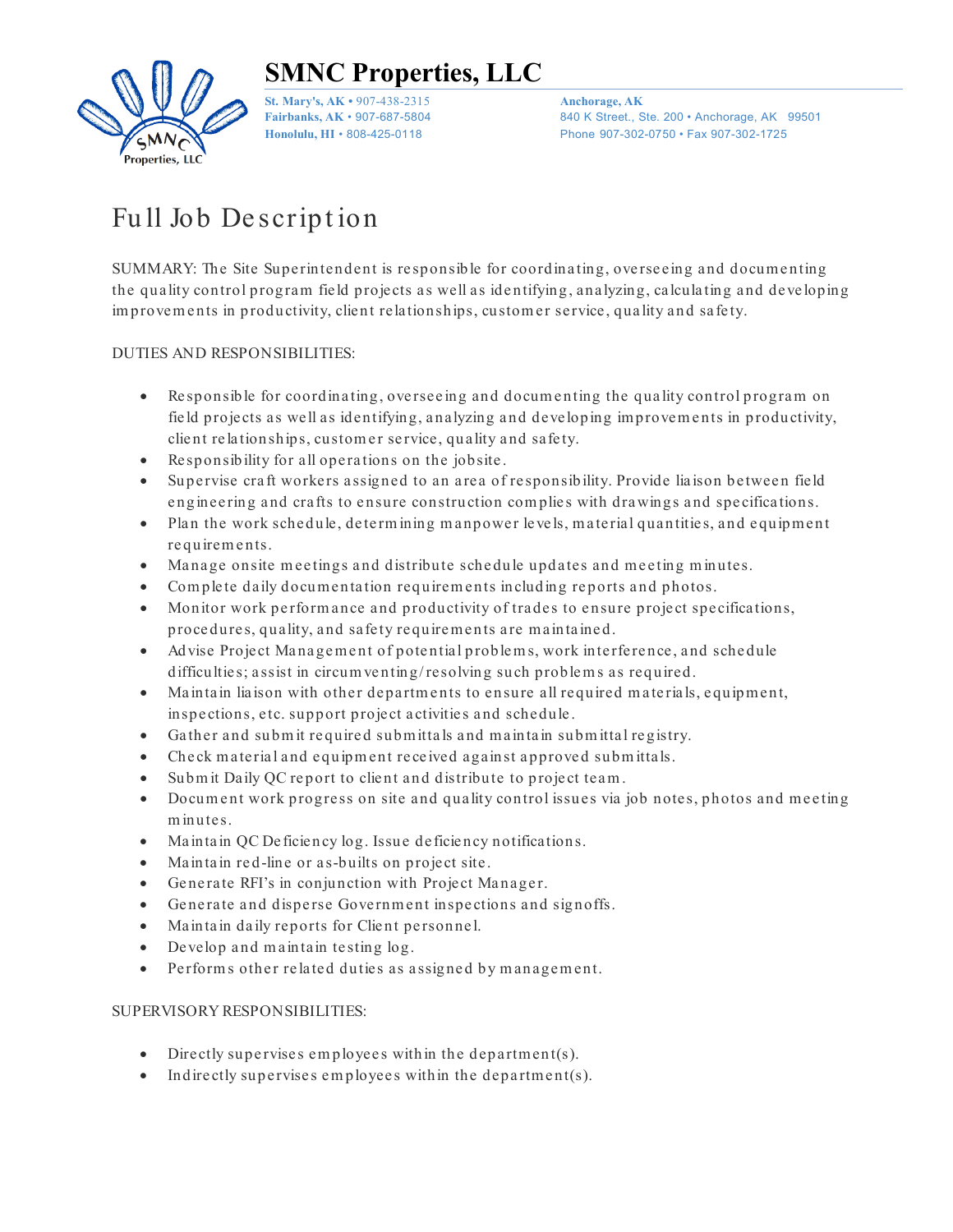- Carries out supervisory responsibilities in accordance with the organization's policies and a pplica ble la ws.
- Re sponsibilitie s include inte rvie wing, hiring, and tra ining e m ploye e s; planning, a ssigning, and directing work; appraising performance; rewarding and disciplining employees; a ddre ssing com pla ints a nd re solving proble m s.

## QUALIFICATIONS:

- High school diploma or general education degree (GED), or one to three months related experience and/or training, or equivalent combination of education and experience required.
- Ba chelor's Degree (BA) from four-year college or university, or one to two years of related experience and/or training, or equivalent combination of education and experience pre fe rre d.
- Certificates, licenses and registrations: OSHA 30 Hour certification and API 653 certification re quired; Construction He a lth & Sa fe ty Te chnician ce rtifica tion de sire d.
- A m inimum of 10 years of experience.
- Familiarity with Federal construction processes.
- Excellent verbal and written communication skills.

## COMPETENCIES:

- Diversity Demonstrates knowledge of EEO policy; Shows respect and sensitivity for cultural differences; Educates others on the value of diversity; Promotes a harassment-free environment; Builds a diverse workforce.
- Ethics Treats people with respect; Keeps commitments; Inspires the trust of others; Works with integrity and ethically; Upholds organizational values.
- Customer Service Manages difficult or emotional customer situations; Responds promptly to customer needs; Solicits customer feedback to improve service; Responds to requests for service and assistance; Meets commitments.
- Judgement Displays willingness to make decisions; Exhibits sound and accurate judgment; Supports and explains reasoning for decisions; Includes appropriate people in decisionm a king process; Makes timely decisions.
- Leadership Exhibits confidence in self and others; Inspires and motivates others to perform well; Effectively influences actions and opinions of others; Accepts feedback from others; Gives appropriate recognition to others.
- Planning/ Organizing Prioritizes and plans work activities; Uses time efficiently; Plans for additional resources; Sets goals and objectives; Organizes or schedules other people and the ir ta sks; De ve lops re alistic a ction pla ns.
- Problem Solving Identifies and resolves problems in a timely manner; Gathers and analyzes information skillfully; Develops alternative solutions; Works well in group problem solving situations; Uses reason even when dealing with emotional topics.
- Safety and Security Observes safety and security procedures; Determines appropriate action beyond guidelines; Reports potentially unsafe conditions; Uses equipment and m a terials properly.
- Teamwork Balances team and individual responsibilities; Exhibits objectivity and openness to others' views; Gives and welcomes feedback; Contributes to building a positive team spirit;